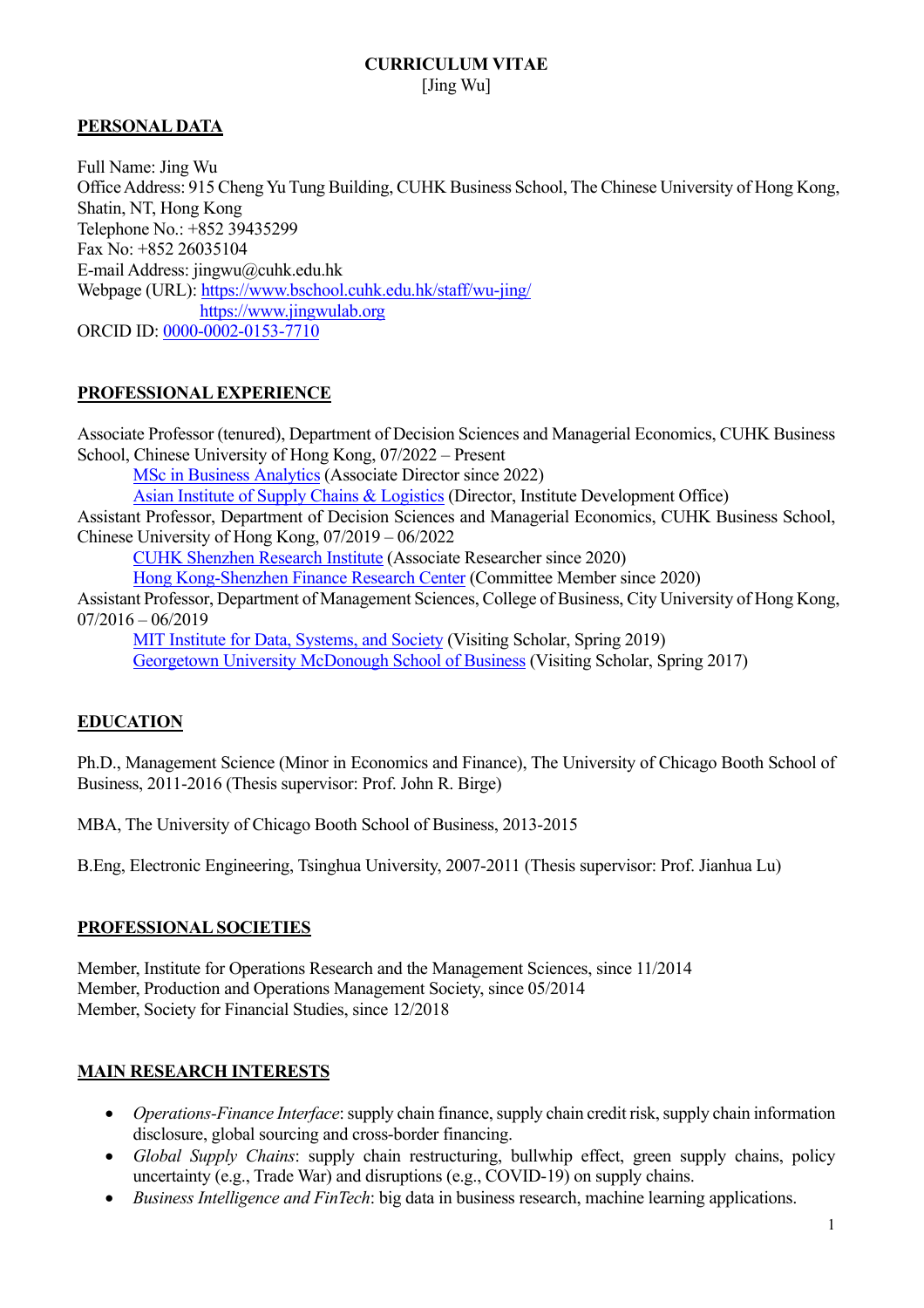## **LIST OF RESEARCH OUTPUTS OR CREATIVE WORKS**

## **Publications (Total: 29, Citations: 435, Source: Google Scholar as of May 30, 2022)**

## *Refereed Publications*

Journal papers

- Senay, Agca, Volodymyr Babich, John R. Birge, and **Jing Wu** (2021) "Credit Risk Propagation along Supply Chains: Evidence from the CDS Market", *Management Science*, forthcoming
- n Osadchiy, Nikolay, **Jing Wu**, and William Schmidt (2021) "The Bullwhip Effect in Supply Networks", *Management Science*, 67(10):6153-6173
- Wu, Jing, Zhaocheng Zhang, Sean Zhou (2021), "Credit Rating Prediction Through Supply Chains: A Machine Learning Approach", *Production and Operations Management*, forthcoming
- Tang, Christopher S., S. Alex Yang, and **Jing Wu** (2018) "Sourcing from Suppliers with Financial Constraints and Performance Risk", *Manufacturing & Service Operations Management* 20(1):70- 84 (Citations: 141)
- Schmidt, William, Nikolay Osadchiy, and **Jing Wu**, and (2021) "The Right Way to Mix and Match Your Customers", *MIT Sloan Management Review* 62(4), 12-14
- Papers under review
	- n Hsu, Vernon and **Jing Wu**, "Inventory as a Financial Instrument: Evidence from China's Metal Industries", 2nd round major revision at *Management Science* (2019 CSAMSE Best Paper Award)
	- Yimeng Niu, **Jing Wu**, Shenyang Jiang, and Zhibin Jiang, "Bullwhip Effect in the Servitized Supply Networks", R&R at *Management Science*.
	- Shi, Yilin, **Jing Wu**, and Yu Zhang, "Corporate Social Responsibility in Supply Chain: Green or Greenwashing?", under review at *Management Science* (2021 CSAMSE Best Paper Award, 2022 WFA Conference)
	- Charoenwong, Ben, Miaozhe Han, and **Jing Wu**, "Who Comes Home? Trade and Economic Policy Uncertainty in American Supply Chain Networks", minor revision at *Manufacturing & Service Operations Management*
	- **Wu, Jing**, Hsiao-Hui Lee, and John R. Birge, "Trade Credit Late Payment and Industry Structure", major revision at *Manufacturing & Service Operations Management.*
	- Jie Peng, **Jing Wu**, and Xiangang Xin, "Financial Reporting Comparability and Global Supply Chains", moderate revision at *Journal of International Business Studies.*
	- Singhal, Vinod and **Jing Wu**, "The Bullwhip Effect and Stock Returns", 2nd round major revision at Production *and Operations Management.*
	- n Agca, Senay, John R. Birge, Zi'ang Wang, and **Jing Wu**, "The Impact of COVID-19 on Supply Chain Credit Risk", major revision at *Production and Operations Management.*
	- Ding, Haoyuan, Yichuan Hu, Han Jiang, **Jing Wu**, and Yu Zhang, "Social Embeddedness and Supply Chains: Doing Business with Friends vs. Making Friends in Business", major revision at Production *and Operations Management.*
	- Ling Cen, Yanru Han, and **Jing Wu**, "Equal Employment Opportunity in Supply Chains", under review at Production *and Operations Management.*
	- n Hertzel, Micheal, Jie Peng, **Jing Wu**, and Yu Zhang, "Global Supply Chains and Cross-Border Financing", under review at *Production and Operations Management.*
	- Cedergren, Matthew C., Ting Luo, **Jing Wu**, and Yue Zhang, "Spillover of Customer CDS on Supplier Disclosure", reject and resubmit at *Journal of Operations Management.*
	- Yifan Jia, Zheng Wang, **Jing Wu**, and Zilong Zhang, "The Spillover Effect of Customer CEO Myopia on Supplier Firms", under review at *Journal of Operations Management*.
	- Ling Cen, Michael Hertzel, Zi'ang Wang, and **Jing Wu**, "Labor Coordination and Division: Human Capital Investment in Supply Chains", to submit soon.
	- Jing Wu and John R. Birge, "Supply Chain Network Structure and Firm Returns", in revision.

Working papers

n Miaozhe Han, Hongchuan Shen, **Jing Wu**, and Xiaoquan (Michael) Zhang, "AI Intensity and Firm Resilience: Evidence from Firm Performance under Disaster Shocks", draft available.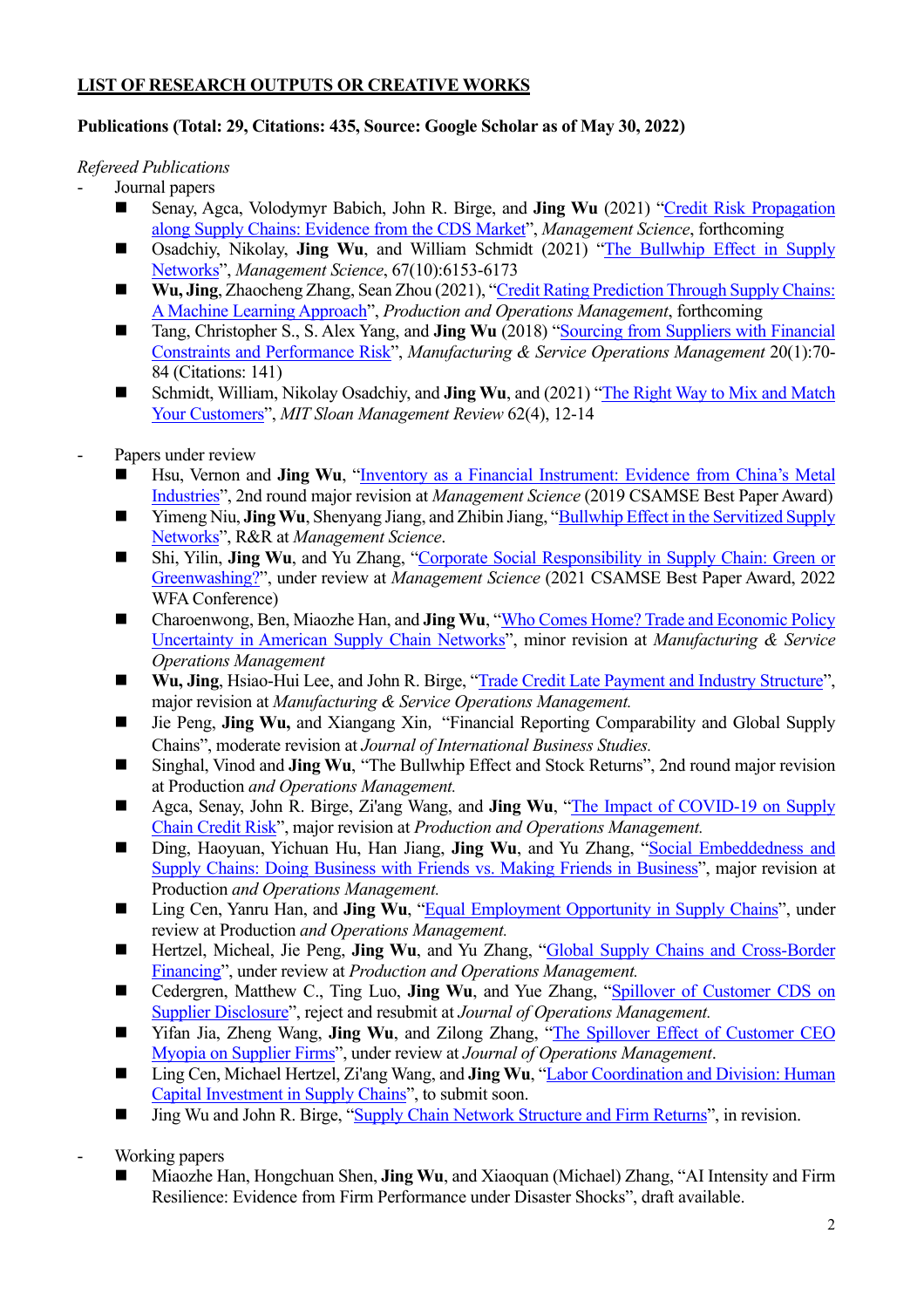- Ling Cen, Yanru Han, Chang Liu, and **Jing Wu**, "The Rise of Conscious Consumers: The Cash Flow Implications of Corporate Workplace Equality", draft available
- Ling Cen, Bledi Taska, **Jing Wu**, and Wenqian Zhang, "Work Hard and Happy: Evidence from Late Evening Taxi Tips around Investment Bank Headquarters", draft available
- Ling Cen, Zhuo Chen, and **Jing Wu**, "Trade Credit Window Dressing", draft available

#### *Books Authored*

- n **Wu, Jing** and Yang Xu (2020) "Supply Chain Structure and Competitor Relationship", *The Oxford Handbook of Supply Chain Management*, 2020.
- Tang, Christopher S., S. Alex Yang, and **Jing Wu** (2019), "Financing Suppliers under Performance Risk", *Foundations and Trends in Technology, Information and Operations Management* 12 (2-3). pp. 135-151, 2019.

## **RESEARCH GRANTS**

#### *Competitive Grants*

- PI, General Research Fund 2021/2022, Globalization 2.0: Supply-Chain Restructuring after Sino-US Trade War and Covid-19 Pandemic, HK\$688,293, 01/01/2022-12/31/2024
- n PI, General Research Fund 2020/2021, Labor Skills on Firm Performance: A Study from Unstructured Online Job Postings, HK\$406,000, 01/01/2021-12/31/2023
- Co-I, General Research Fund 2020/2021, Supply-Chain Coordination of Human Capital Investment, HK\$502,490, 01/01/2021-12/31/2022

## *Non-Competitive Grants*

- PI, CUHK Business School Faculty Direct Fund, HK\$40,000, 2020-2021
- PI, CUHK Business School Faculty Direct Fund, HK\$50,000, 2019-2020
- PI, City University of Hong Kong Strategic Research Fund, HK\$100,000, 2017-2019
- PI, City University of Hong Kong Start-Up Fund, HK\$200,000, 2016-2019

## **AWARDS AND HONORS**

- n 2021 The 13th International Conference of the Chinese Scholars Association for Management Science and Engineering (CSAMSE) Best Paper Award
- 2020 M&SOM Meritorious Service Award
- n 2019 The 12nd International Conference of the Chinese Scholars Association for Management Science and Engineering (CSAMSE) Best Paper Award
- 2016 The Farsight Award, Long Finance's London Accord
- 2015 Fama-Miller Center Grant for Research in Finance
- 2014 John and Serena Liew Fellowship, Chicago Booth
- $\Box$  2011 Tsinghua University Outstanding Graduate (top 1%)
- 2009-2011 First-Class Scholarship for Academic Excellence, Tsinghua University
- 2009 UGVR Scholarship, Stanford University

## **EDITORSHIP**

Associate Editor, Electronic Commerce Research, 09/2016 – Present Active Referee for

> *Management Science Manufacturing & Service Operations Management Production and Operations Management Journal of Operations Management Information Systems Research*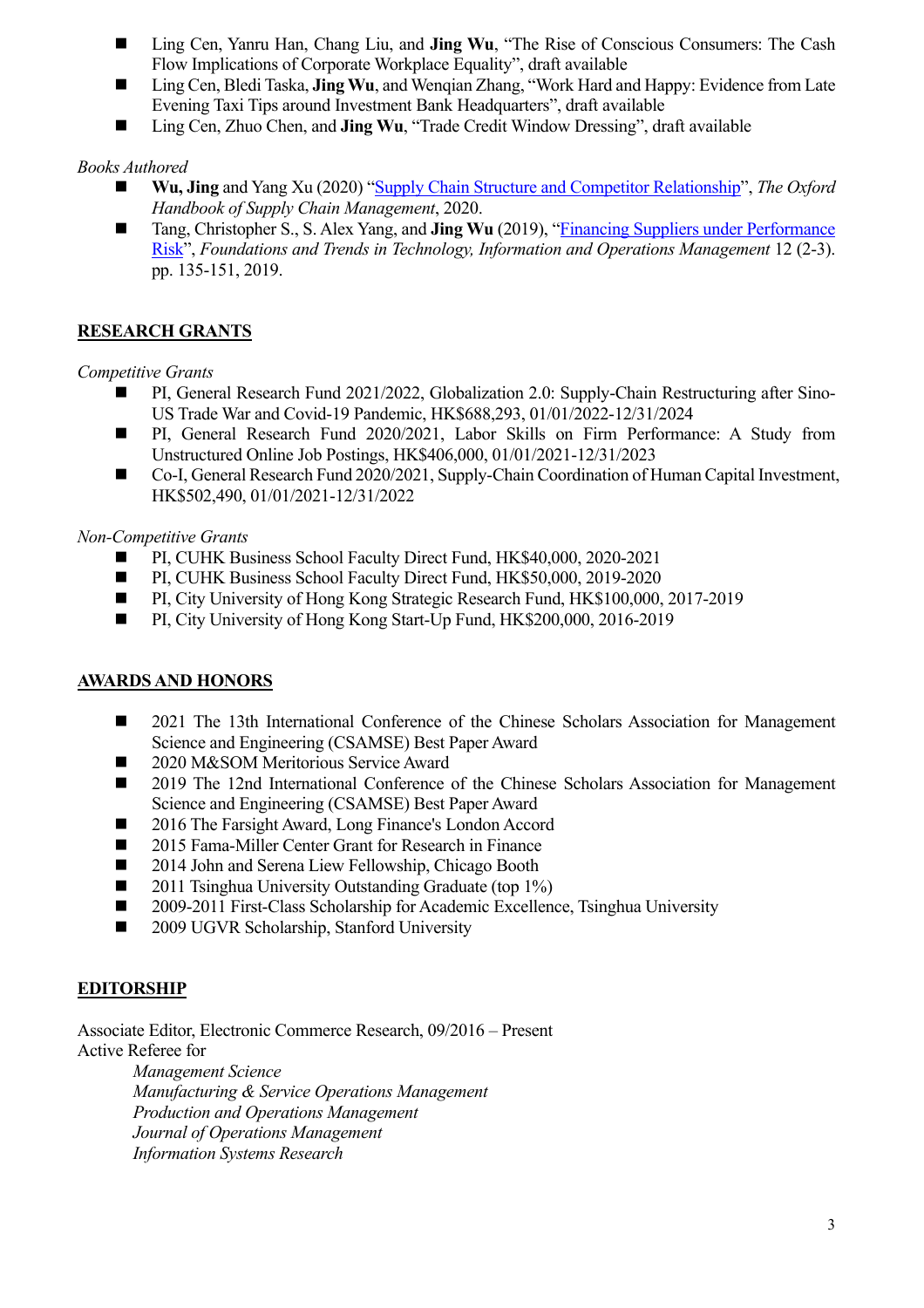## **INVITED PRESENTATIONS/ LECTURES**

### **Invited Presentations/ Lectures at Conferences, Workshops, Research Institutes and Universities (Total: over 100 talks since 2014)**

*Selected Workshop/Conference Presentations:*

- "Bullwhip Effect in Servitized Manufacturers", 2022 Supply Chain Finance & Risk Management Workshop, May 13-15, 2022
- n "Green Image in Supply Chains: Selective Disclosure of Corporate Suppliers", 57th Annual Conference of the Western Finance Association (WFA), June 24-27, 2022
- "Labor Coordination and Division: Human Capital Investment in Supply Chains", 2022 China International Conference in Finance (CICF), Shanghai, China, July 6-8, 2022
- "Green Image in Supply Chains: Selective Disclosure of Corporate Suppliers", The 2022 M&SOM SIG Conference (iFORM), Munich, June 28-June 30, 2022
- n "Empirical Research in Supply Chains and Global Sourcing", Joint Seminar by AIFT and Columbia University, Dec 17, 2021
- "Invited Tutorial: Empirical Research Using Supply Chain Data", National Conference on Supply Chain and Operations Management (ISCOM), Hangzhou, China, Nov 26-28, 2021
- n "Global Supply Chains and Cross-Border Financing", 2021 China International Conference in Finance (CICF), Shanghai, China, July 6-9, 2021
- "The Impact of COVID-19 on Supply Chain Credit Risk", The 2021 M&SOM SIG Meeting (Supply Chain Mgmt), Online, June 5-6, 2021
- n "Not Coming Home: Trade and Economic Policy Uncertainty in American Supply Chain Networks", The 2021 M&SOM SIG Meeting (iFORM), Online, June 5-6, 2021
- n "Corporate Social Responsibility in Supply Chain: Green or Greenwashing?", The 2021 M&SOM Conference, Online, June 7-10, 2021
- n "Not Coming Home: Trade and Economic Policy Uncertainty in American Supply Chain Networks", Joint Productivity Research Network (PRN) and Asian Development Bank Institute (ADBI) Conference, Tokyo, Japan, Sept 8, 2020
- "Corporate Social Responsibility in Supply Chain: Green or Greenwashing?", OM/FIN Interface Seminar, Stephen M. Ross School of Business University of Michigan, Aug 6, 2020
- "Global Supply Chains and Cross-Border Financing", Wharton Workshop on Empirical Research in Operations Management (EMPOM), Sept 12-13, 2019
- "Global Supply Chains and Cross-Border Financing", The 2019 M&SOM SIG Meeting (iFORM), Singapore, June 30-July 2, 2019
- n "The Financing Role of Inventory: Evidence from China's Metal Industries", The 2019 M&SOM Conference, Singapore, June 30-July 2, 2019
- "The Endemic Population-Trust and Supply Chain Networks", The 2019 M&SOM Conference, Singapore, June 30-July 2, 2019
- "The Bullwhip Effect in Supply Networks", The 2019 M&SOM Conference, Singapore, June 30-July 2, 2019
- "Inventory as a Financial Instrument: Evidence from China's Metal Industries", 8th European Supply Chain Finance Symposium, London, UK, June 19-20, 2019
- "The Financing Role of Inventory: Evidence from China's Metal Industries", 2019 Supply Chain Finance & Risk Management Workshop, St. Louis, May 12-13, 2019
- n "Credit Shock Propagation Along Supply Chains: Evidence from the CDS Market", 2018 SFS Cavalcade Asia-Pacific, Singapore, Dec 13-15, 2018
- n "The Bullwhip Effect in Supply Networks", Wharton Workshop on Empirical Research in Operations Management (EMPOM), Sept 27-28, 2018
- n "Credit Shock Propagation Along Supply Chains: Evidence from the CDS Market", 2018 The Northern Finance Association (NFA) Annual Conference, Quebec, Sept 21-23, 2018
- n "Credit Shock Propagation Along Supply Chains: Evidence from the CDS Market", U.S. Securities and Exchange Commission, October 1, 2018
- n "Credit Shock Propagation Along Supply Chains: Evidence from the CDS Market", the International Monetary Fund, Mar 12, 2018
- n "Credit Shock Propagation Along Supply Chains: Evidence from the CDS Market", Federal Reserve Board, Nov 2, 2017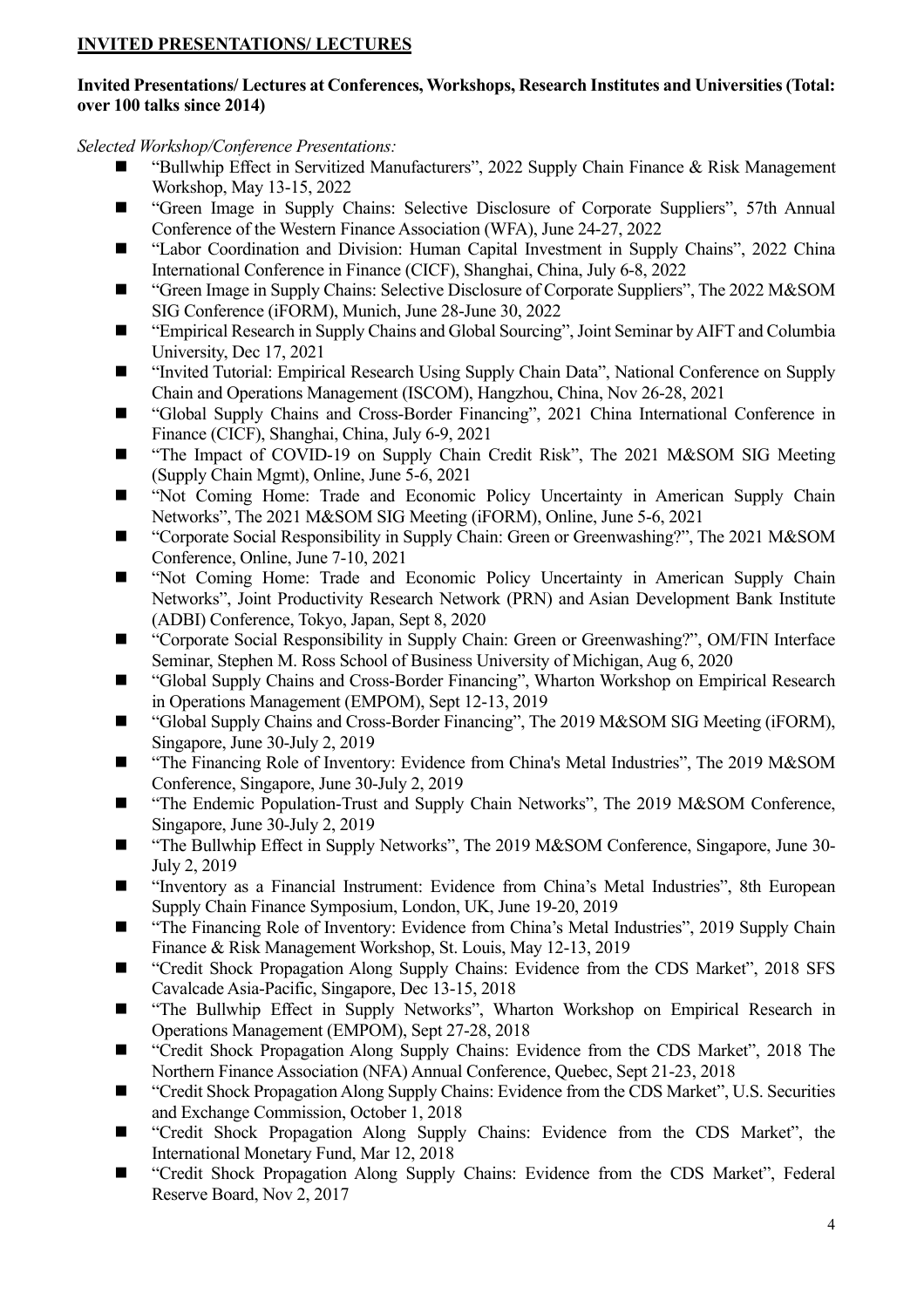*All Invited Seminar Presentations by Institution Names:*

- 2022: Fudan University, SJTU Antai School of Management
- 2021: CUFE Business School, CUHK-Shenzhen, HKU Faculty of Business and Economics, Laboratory for AI-Powered Financial Technologies Limited, Nankai University, Peking University School of Economics, Renmin Business School, SJTU Antai School of Management, SUFE Business School, Tsinghua University SEM, Tianjin University, University of Toronto Rotman School, Zhejiang University
- 2020: Cornell University Johnson School, CUFE Business School, Fudan University, Michigan Ross, Sichuan University, SUFE Business School
- 2019: Chicago Booth, CUHK Business School, Dalian Maritime University, DUFE ISCA, Georgetown University McDonough School, George Mason University, George Washington University, HKU Faculty of Business and Economics, MIT IDSS, NUS Business School, PolyU Faculty of Business, USTC School of Management
- 2018: HKUST Business School, IESE Business School, Peking University Guanghua School, Sun Yat-sen University, the International Monetary Fund, Tsinghua University SEM, U.S. Securities and Exchange Commission
- 2017: Federal Reserve Board, Georgetown University McDonough School, NYU Stern School of Business, Singapore Management University, University of Illinois Chicago
- 2016: CUFE Business School, CityU College of Business, IESE Business School, PolyU Faculty of Business, SJTU Antai School of Management, SUFE Business School, University of Colorado Boulder Leeds School

*All Invited Conference Presentations by Conference Names:*

- 2022: China International Conference in Finance (CICF), M&SOM SIG Conference, POMS Annual Meeting, Joint Seminar by AIFT and Columbia University, Supply Chain Finance & Risk Management Workshop
- 2021: China International Conference in Finance (CICF), CSAMSE Annual Meeting, INFORMS Annual Meeting, ISCOM Annual Meeting (invited tutorial), M&SOM Annual Meeting, POMS Annual Meeting
- 2020: ADBI PRN Joint Conference, INFORMS Annual Meeting,
- 2019: CSAMSE Annual Meeting, European Supply Chain and Finance Symposium, M&SOM Annual Meeting, M&SOM SIG Conference, NFA Annual Meeting, POMS Annual Meeting, SFS Cavalcade Asia-Pacific, Supply Chain Finance & Risk Management Workshop, Wharton Workshop on Empirical Operations Management
- 2018: EEA-ESEM Annual Conference, INFORMS Annual Meeting, SFS Cavalcade Asia-Pacific, Guanghua International Symposium on Finance, NFA Annual Meeting, Supply Chain Finance & Risk Management Workshop, Wharton Workshop on Empirical Operations Management
- $\blacksquare$  2017: CSAMSE Annual Meeting, INFORMS Annual Meeting
- 2016: INFORMS Annual Meeting, POMS Annual Meeting,
- 2015: INFORMS Annual Meeting, M&SOM SIG Conference, POMS Annual Meeting
- 2014: IFORS Triennial Conference, INFORMS Annual Meeting, POMS Annual Meeting

# **CONFERENCE ORGANIZATION**

- Track Chair (Finance and Operations Management), The 7th International Conference on Smart Finance (ICSF), 2022.
- Track Chair (Finance and Operations Management), POMS 32nd Annual Conference, 2022.
- Track Chair (Finance and Operations Management), POMS 31st Annual Conference, 2021.
- Program Committee and Chair for Career Fair: POMS-HK Conference, Hong Kong, 2019.

# **PROFESSIONAL SOCIETY ACTIVITIES**

- Session Chairs for INFORMS, M&SOM, POMS conferences, 2014-2021.
- Judge, The M&SOM Conference Best Student Paper Competition, 2020 and 2021.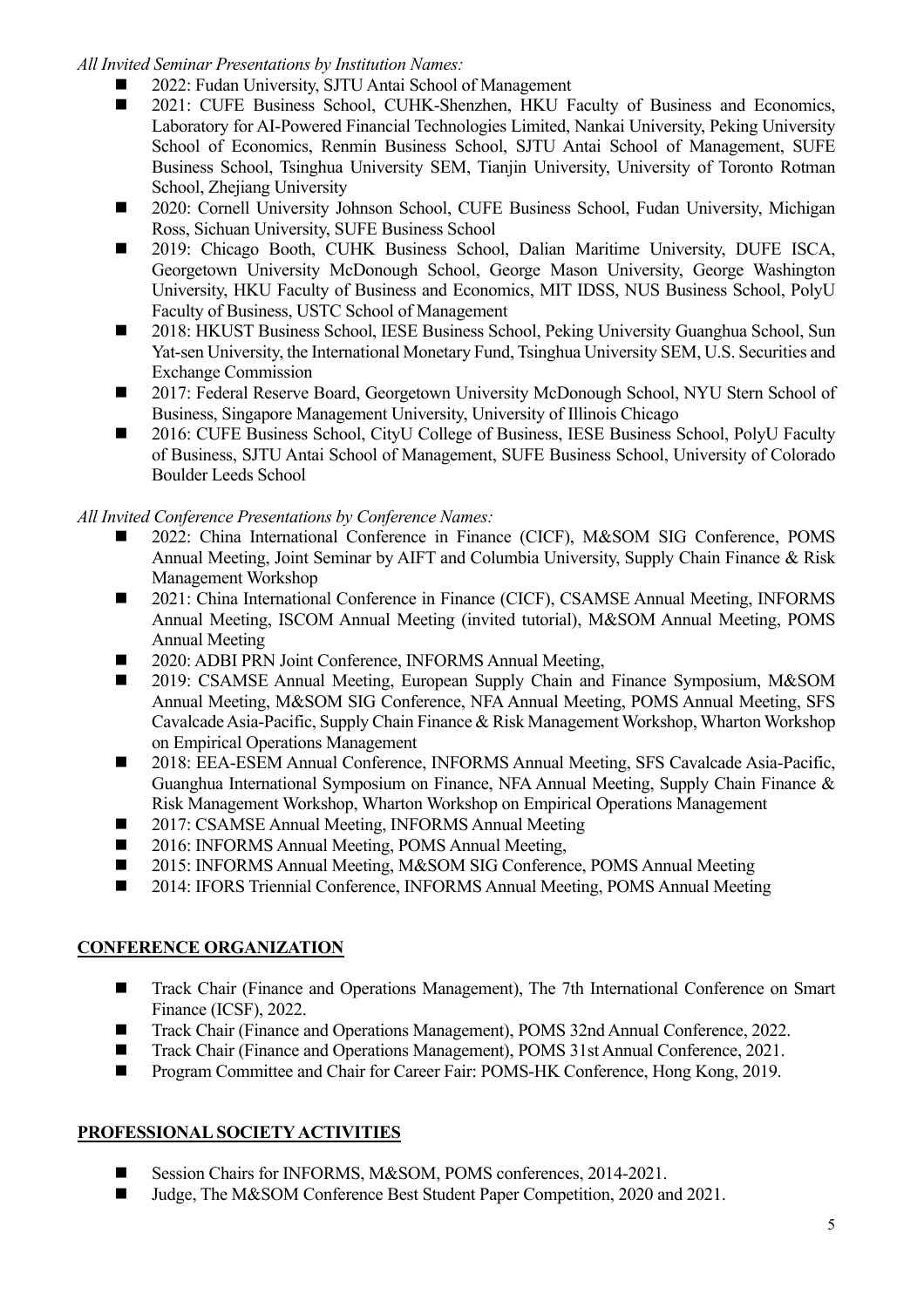- Judge, The ISCOM Annual Meeting Best Student Paper Competition, 2021.
- Judge, The CSAMSE Annual Meeting Best Paper Competition, 2019 and 2021.
- Judge, The POMS-HK Conference Best Student Paper Competition, 2019, 2020, 2021, 2022.

### **POSTGRADUATE STUDENTS** (Please refer to the Teaching File for further details)

#### **Current PhD Students (Total: 4)**

Jie Peng, 2019 – Present (Co-advised with Vernon Hsu) Yilin Shi, 2021 – Present Chang Liu, 2022 – Present (Co-advised with Houmin Yan) Xiaoran Ma, 2022 – Present

#### **Graduated PhD Students (Total: 1)**

 $Zi'$ ang Wang, 2017 – 2022 (Co-advised with Vernon Hsu) Placement: The Hong Kong Polytechnic University, Faculty of Business Administration

#### **Visiting PhD Students (Total: 2)**

Zhaocheng Zhang, 2019 – 2021 (University of Cambridge) Mingjian Nie, 2021 – 2022 (Renmin University) Yimeng Niu, 2022 – Present (SJTU Antai School of Management)

## **INTERNAL SERVICE**

#### **Department**

Interviewer, Departmental New Faculty Recruitment, 07/2019 – Present Member, Departmental Ph.D. Students Recruitment Interview Committee, 07/2019 – Present Coordinator, Departmental Research Seminar, 09/2020 – 08/2021 Coordinator, Departmental Social Committee, 09/2020 – 08/2021

#### **Faculty**

Associate Director, MSc in Business Analytics Program, 07/2022 – Present Elective Member, Board of the Faculty of Business Administration, 09/2021 – Present Committee Member, Hong Kong-Shenzhen Finance Research Center, 01/2020 – Present Committee Member, Faculty Disciplinary Committee, 09/2021 – Present IBBA Academic Advisor for Business Analytics (BA) Concentration, 09/2021 – Present Active Contributor to the Faculty Magazine and China Business Knowledge (CBK), 07/2019 – Present --- Contributed 6 original CBK Articles and 1 Interview Video Member, MBA Students Recruitment Interview Committee, 09/2021 – Present

#### **University**

Director of Institute Development Office, Asian Institute of Supply Chains & Logistics, 04/2022 – Present

#### **Previous Service at City University of Hong Kong (07/2016-06/2019)**

Deputy Program Director, BSc Computational Finance, 08/2017-06/2019 Departmental Advisor, Minor in Supply Chain Management, 07/2016-06/2019 Interviewer, Departmental New Faculty Recruitment, 07/2016-06/2019 Member, Departmental Ph.D. Students Recruitment Interview Committee, 07/2016-06/2019 Interviewer, Departmental Undergraduate Students Recruitment, 07/2016-06/2019

#### **EXTERNAL SERVICE**

Reviewer, the Economics Program, National Science Foundation (NSF), 09/2019 – Present Senior Scientist (advisory), Laboratory for AI-Powered Financial Technology, 03/2021 – Present